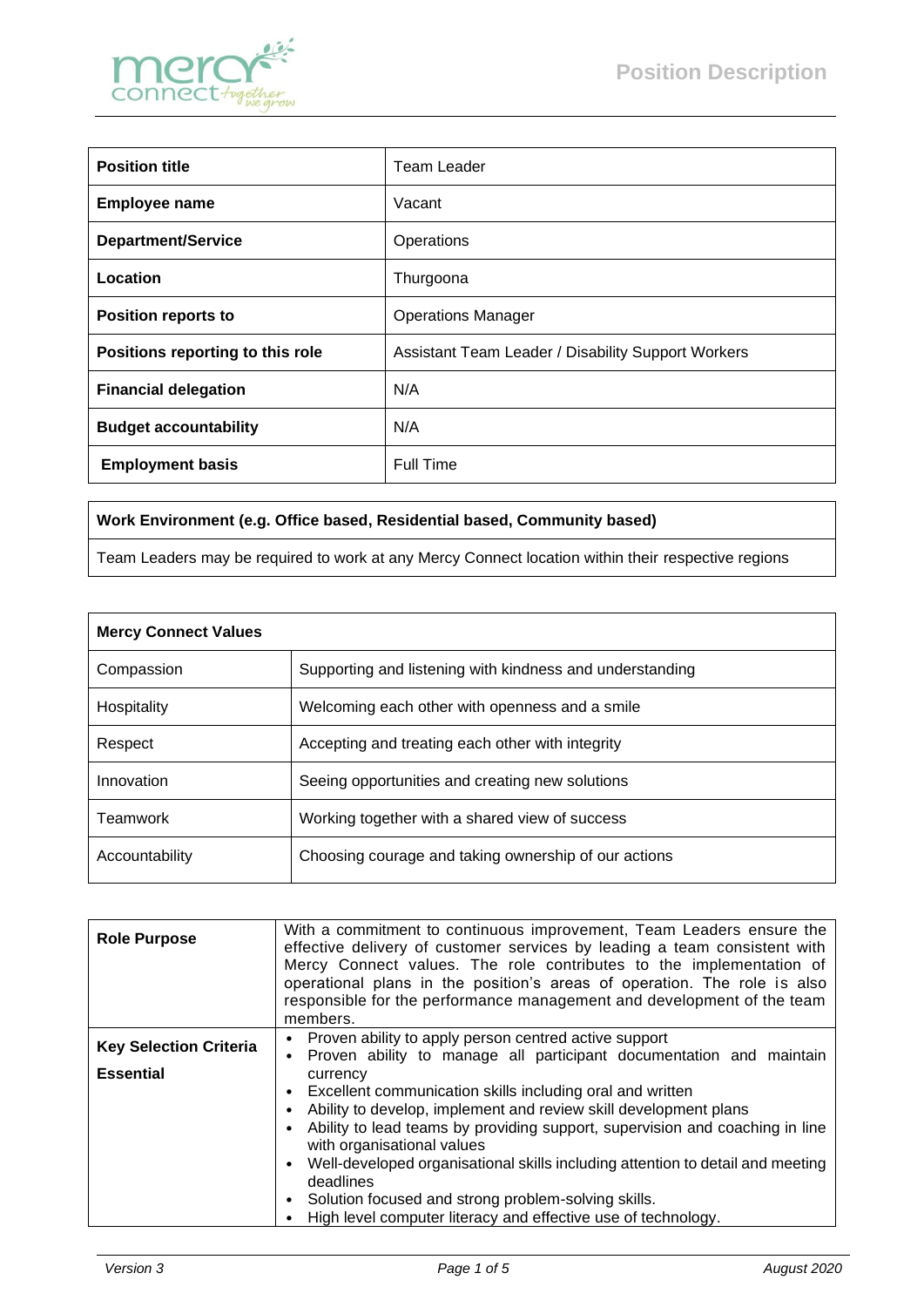

|                                                                                                     | High level of integrity and ability to maintain confidentiality.<br>Adaptability to meet organisational needs.<br>$\bullet$<br>Ability to meet and apply quality and risk management standards                                                                                                                                                                                                                                                                                                                                                                                                                                                         |
|-----------------------------------------------------------------------------------------------------|--------------------------------------------------------------------------------------------------------------------------------------------------------------------------------------------------------------------------------------------------------------------------------------------------------------------------------------------------------------------------------------------------------------------------------------------------------------------------------------------------------------------------------------------------------------------------------------------------------------------------------------------------------|
| <b>Experience and</b><br>qualifications                                                             | Diploma level qualification (or willing to attain) and/or relevant experience<br>$\bullet$<br>Social Services sector experience preferred<br>$\bullet$                                                                                                                                                                                                                                                                                                                                                                                                                                                                                                 |
| Other requirements of<br>the role (e.g. licenses,<br>professional<br>memberships,<br>registrations) | National Police checks.<br>$\bullet$<br>Working with Children's Check (WWCC)<br>$\bullet$<br>Current, valid driver's licence and a willingness to drive Mercy Connect<br>$\bullet$<br>vehicles.<br><b>Emergency On-Call</b><br>$\bullet$<br>Work across a 24-7 rotating roster, including mornings, evenings, weekends<br>$\bullet$<br>and sleepovers.<br><b>Current First Aid certificate</b><br>$\bullet$<br>Some work outside normal rostered hours may be required.<br>$\bullet$<br>Please note it is the responsibility of all staff to notify the organisation if there<br>are any changes to Police check, WWCC and/or driver's licence status. |

## **Role Priorities**

 $\mathbf{r}$ 

| Safeguard the health, safety and wellbeing of Participants through the<br>implementation of policies and procedures that reflect their support needs in<br><b>Role Priority 1:</b><br>accordance with the NDIS Practice Standards. |                                                                                                                                                                                                                                                                                                                                                                                                       |  |
|------------------------------------------------------------------------------------------------------------------------------------------------------------------------------------------------------------------------------------|-------------------------------------------------------------------------------------------------------------------------------------------------------------------------------------------------------------------------------------------------------------------------------------------------------------------------------------------------------------------------------------------------------|--|
| <b>Behavioural Guidelines</b>                                                                                                                                                                                                      | Evidence (KPI)                                                                                                                                                                                                                                                                                                                                                                                        |  |
| Collaborate with your team and the broader<br>business to implement tailored health advice<br>provided by relevant professionals.                                                                                                  | All participants have a meal plan which meets their<br>$\bullet$<br>health and nutrition needs.<br>Nutrition and Swallowing Plans are implemented<br>$\bullet$<br>and strictly adhered to.<br>Participants attend all health appointments within<br>٠<br>agreed timeframes.<br>Health concerns are escalated immediately.<br>٠<br>All team members receive training and support in<br>٠<br>all plans. |  |
| Train and coach your team to ensure they<br>understand and implement polices pertaining to<br>health requirements.                                                                                                                 | CHAPS are updated annually by the required date.<br>$\bullet$<br>All actions identified within the CHAP are followed<br>$\bullet$<br>through and completed by the required date.<br>Health notes are clear and concise and identify the<br>$\bullet$<br>key issues.<br>All other health documentation is complete and<br>٠<br>actions followed through.                                               |  |
| Manage and administer medication in alignment<br>with medication management guidelines.                                                                                                                                            | All team members have received training on all<br>$\bullet$<br>medication requirements for participants.<br>Medication is managed accurately.<br>٠<br>Medication errors are reported immediately.<br>٠                                                                                                                                                                                                |  |
| Monitor and report on treatment of Participants.                                                                                                                                                                                   | The rights of participants of Mercy Connect are<br>$\bullet$<br>upheld at all times.<br>All actions of abuse, neglect, violence, exploitation<br>٠<br>or discrimination are reported immediately.<br>The documentation register for each Participant is<br>accurate and current.                                                                                                                      |  |

 $\overline{\phantom{a}}$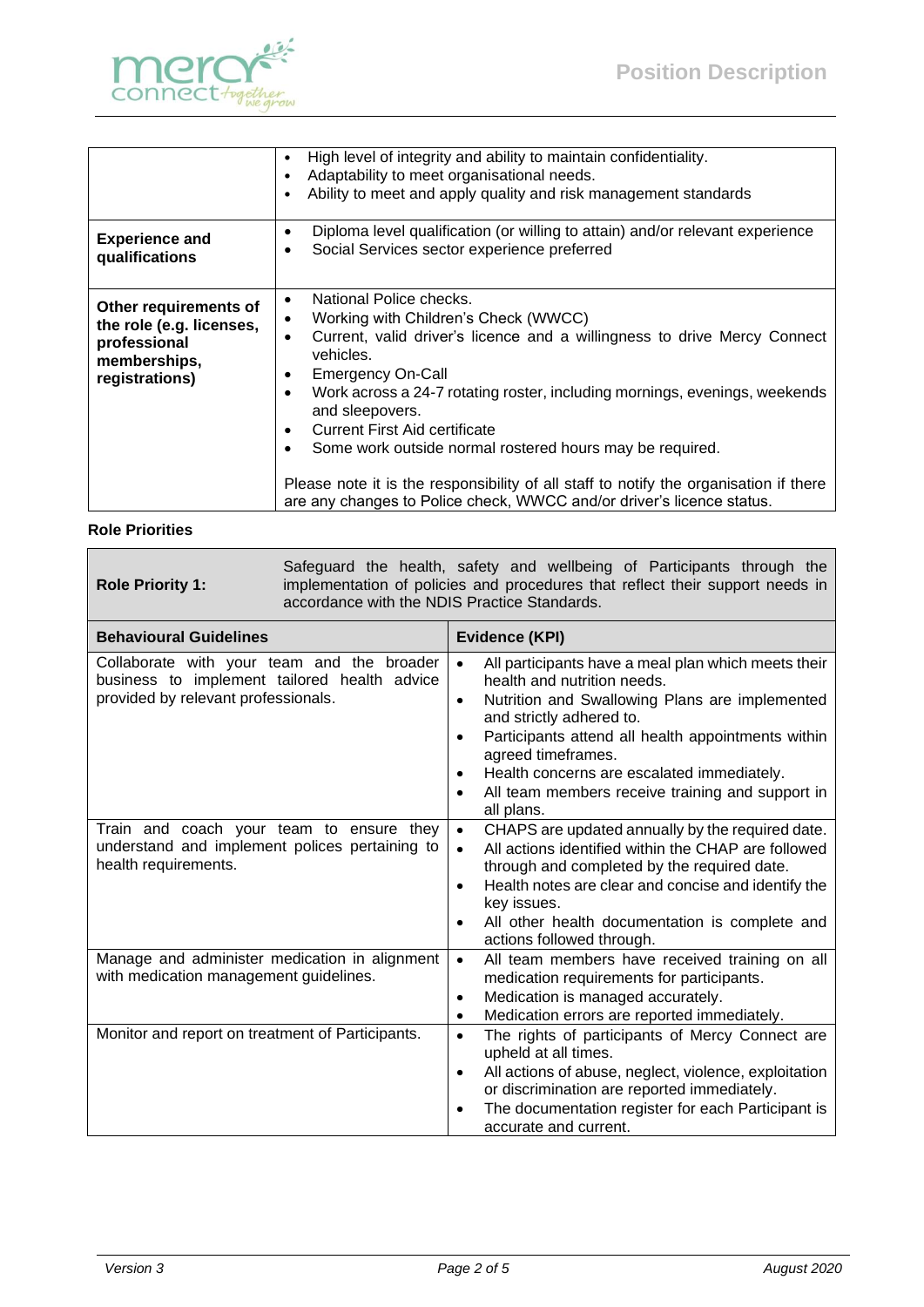

## **Role Priority 2:**

Support Participants by maximising their strengths and opportunities to help them lead a connected and meaningful life by implementing Person Centred Active Support.

| <b>Behavioural Guidelines</b>                                                                               | <b>Evidence (KPI)</b>                                                                                                                                                                                                                                                                                                                                                                                                                                                                                                                                                                                                                                 |
|-------------------------------------------------------------------------------------------------------------|-------------------------------------------------------------------------------------------------------------------------------------------------------------------------------------------------------------------------------------------------------------------------------------------------------------------------------------------------------------------------------------------------------------------------------------------------------------------------------------------------------------------------------------------------------------------------------------------------------------------------------------------------------|
| Support Participants to achieve their identified<br>goals by implementing tailored person centred<br>plans. | Documented evidence of plans being followed.<br>$\bullet$<br>Active support practices are applied consistently to<br>$\bullet$<br>all Participants by all team members.<br>Person centred tools are implemented.<br>٠<br>Participants have regular communications with<br>those that are important to them.                                                                                                                                                                                                                                                                                                                                           |
| Collaborate with relevant internal and external<br>stakeholders to ensure identified goals are fulfilled.   | Goals and participant outcomes are identified,<br>$\bullet$<br>achieved and documented.<br>Funding is utilised in accordance with the plan.<br>٠<br>Staffing levels are appropriate to the delivery of<br>٠<br>supports as per approved plans.<br>Feedback reports from OCV, allied health or any<br>other specialists are implemented within agreed<br>timeframes.<br>Flexibility demonstrated with changing plans that<br>are reprioritised to meet needs of Participants.<br>Engagement and collaboration with local Hospitals<br>/ Health providers.<br>Support Coordinators / Planners receive required<br>information within agreed timeframes. |
| Document progression of plan fulfilment to support<br>applications for future plan funding requirements.    | Skill development and communication<br>$\bullet$<br>plans<br>reviewed regularly for each participant.<br>from quarterly audit reviews<br>Actions<br>are<br>٠<br>implemented.<br>Accurate NDIA reports are submitted on time.<br>Attend planning meetings as agreed.                                                                                                                                                                                                                                                                                                                                                                                   |
| Recommend opportunities for improvement to the<br>Operations Manager.                                       | Participant survey results.<br>$\bullet$<br>Feedback from families and other stakeholders.                                                                                                                                                                                                                                                                                                                                                                                                                                                                                                                                                            |

**Role Priority 3:** Minimise risk by complying with organisational quality and safeguarding systems, processes and procedures.

| <b>Behavioural Guidelines</b>                                                                                                                                           | Evidence (KPI)                                                                                                                                                                                                                                                                           |  |
|-------------------------------------------------------------------------------------------------------------------------------------------------------------------------|------------------------------------------------------------------------------------------------------------------------------------------------------------------------------------------------------------------------------------------------------------------------------------------|--|
| Communicate (and support adherence to) work<br>practices, policies and procedures to staff to<br>ensure the health, safety and wellbeing of<br>Participants and others. | Policies and procedures are adhered to.<br>$\bullet$<br>Team members (including self) complete review of<br>$\bullet$<br>all new and updated policies and procedures.<br>Issues are escalated to manager and/or People<br>٠<br>and Culture as required.                                  |  |
| Build trusting relationships where people with<br>disability, their families, advocates or workers feel<br>safe to make a complaint or report issues.                   | Complaints and/or incidents are reported using the<br>$\bullet$<br>correct process.<br>Resolution of complaints.<br>٠<br>Feedback gained from families / guardians.<br>٠                                                                                                                 |  |
| Use the Incident Management Procedure to<br>investigate breaches of workplace policies and<br>procedures.                                                               | Breaches are reported as<br>policy<br>and<br>per<br>$\bullet$<br>procedure.<br>Investigations are completed in line with relevant<br>٠<br>policies.<br>Action items are implemented and completed.<br>$\bullet$<br>NDIS Quality and Safeguarding Commission<br>investigations completed. |  |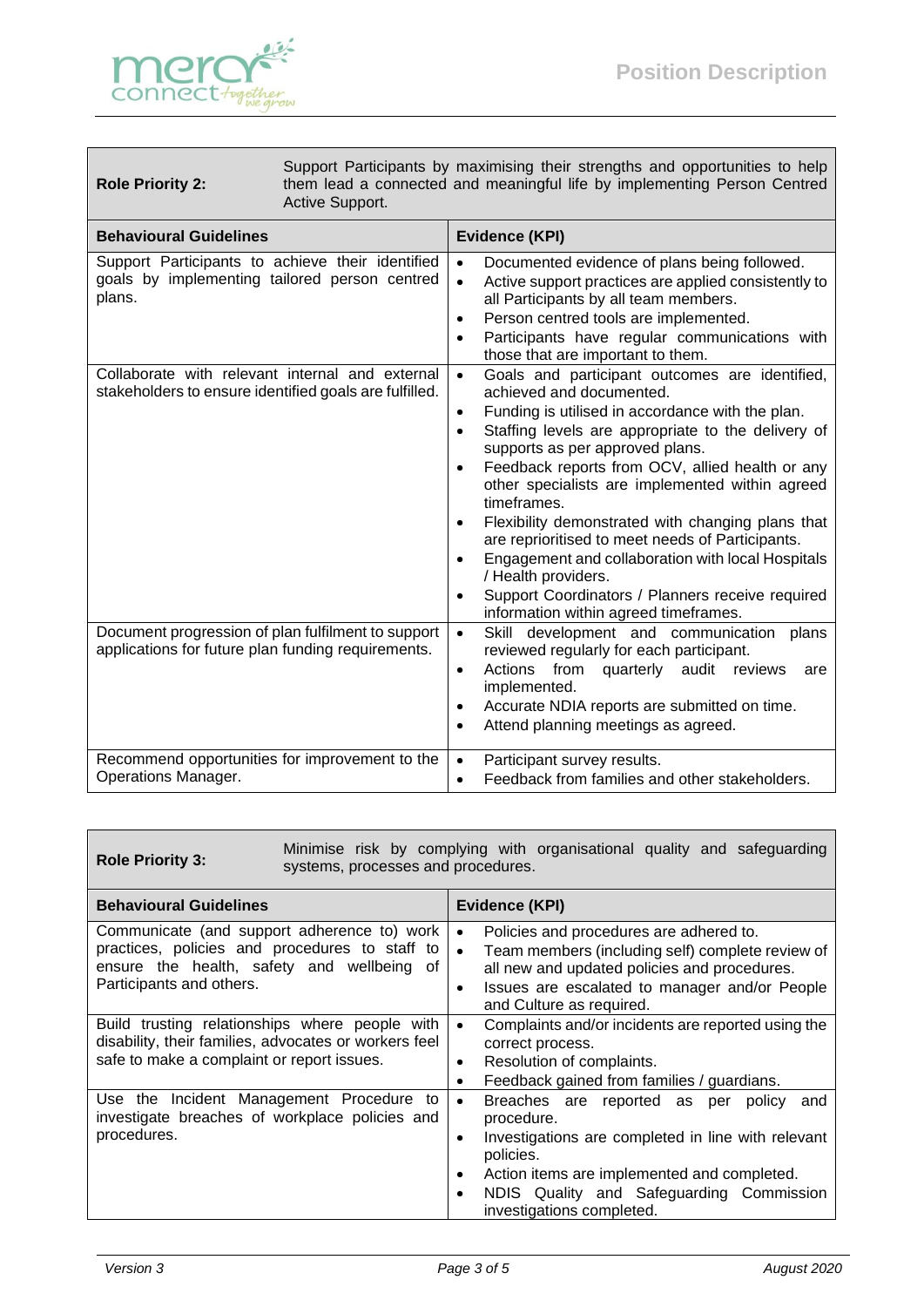

| Continuously monitor the work environment to<br>ensure that it is safe and healthy.             | WHS Risk Assessments are completed within the<br>$\bullet$<br>agreed schedule.<br>Audit review action items are completed within<br>agreed timeframes.<br>Every Participant has a current Participant Safety<br>Plan.                                                                |
|-------------------------------------------------------------------------------------------------|--------------------------------------------------------------------------------------------------------------------------------------------------------------------------------------------------------------------------------------------------------------------------------------|
| Manage operations within agreed budget and<br>delegated authority with your Operations Manager. | Audit of house budgets, spending and vehicle logs.<br>Compliance with finance policies and procedures.<br>Effective roster management to reduce overtime.<br>Budget approvals are within delegated authority.<br>Rosters are accurate and approved in accordance<br>with guidelines. |

| Create an empowered team through instruction and mentoring to ensure team<br>members have role clarity, supportive working relationships and are accountable<br>for their performance and behaviours.                                                                                                                                                                                                                                                                                                 |  |  |
|-------------------------------------------------------------------------------------------------------------------------------------------------------------------------------------------------------------------------------------------------------------------------------------------------------------------------------------------------------------------------------------------------------------------------------------------------------------------------------------------------------|--|--|
| Evidence (KPI)                                                                                                                                                                                                                                                                                                                                                                                                                                                                                        |  |  |
| in<br>Supervision and performance reviews completed<br>$\bullet$<br>with Operations Manager.<br>Actively seeks assistance when needed.<br>$\bullet$<br>Attend all required training.<br>$\bullet$<br>Identifies own developmental opportunities.<br>$\bullet$                                                                                                                                                                                                                                         |  |  |
| Create a trusted team environment where people<br>Team meetings are held as agreed and action<br>$\bullet$<br>support each other and feel comfortable to share<br>items/outcomes are recorded and completed.<br>Supervision and performance reviews of direct<br>$\bullet$<br>reports completed within agreed timeframes.<br>Staff survey results reflect positive feedback<br>$\bullet$<br>regarding leadership.<br>Reduction in calls to Emergency On-Call<br>$\bullet$                             |  |  |
| Support team member development by coaching/<br>All required training is completed by team.<br>$\bullet$<br>mentoring and encouraging people to seek their<br>Succession plans developed for key roles within<br>$\bullet$<br>team.                                                                                                                                                                                                                                                                   |  |  |
| change<br>All team members receive and<br>understand<br>$\bullet$<br>management initiatives to fully understand the<br>organisation communications.<br>impact of change and support the communication<br>Proposed roster changes are communicated with<br>$\bullet$<br>consultation processes provided.<br>Review roster and shift approvals to ensure team<br>Staff are paid accurately.<br>$\bullet$<br>Staff leave is authorised in accordance with<br>$\bullet$<br>relevant policy and procedure. |  |  |
|                                                                                                                                                                                                                                                                                                                                                                                                                                                                                                       |  |  |

| <b>Role Priority 5:</b>                                                                    | Satisfy the needs of Participants by professionally managing the property by<br>ensuring it is maintained and a safe place to live or visit. |                        |                                                                                                                                                                                                                       |
|--------------------------------------------------------------------------------------------|----------------------------------------------------------------------------------------------------------------------------------------------|------------------------|-----------------------------------------------------------------------------------------------------------------------------------------------------------------------------------------------------------------------|
| <b>Behavioural Guidelines</b>                                                              |                                                                                                                                              |                        | <b>Evidence (KPI)</b>                                                                                                                                                                                                 |
| Clean and maintain homes so Participants have a<br>safe and welcoming environment to live. |                                                                                                                                              | $\bullet$<br>$\bullet$ | Property maintenance schedules are approved<br>and adhered to.<br>Participants are supported to make their space<br>homely.<br>Properties are kept neat and tidy at all times<br>including garden and outdoor spaces. |